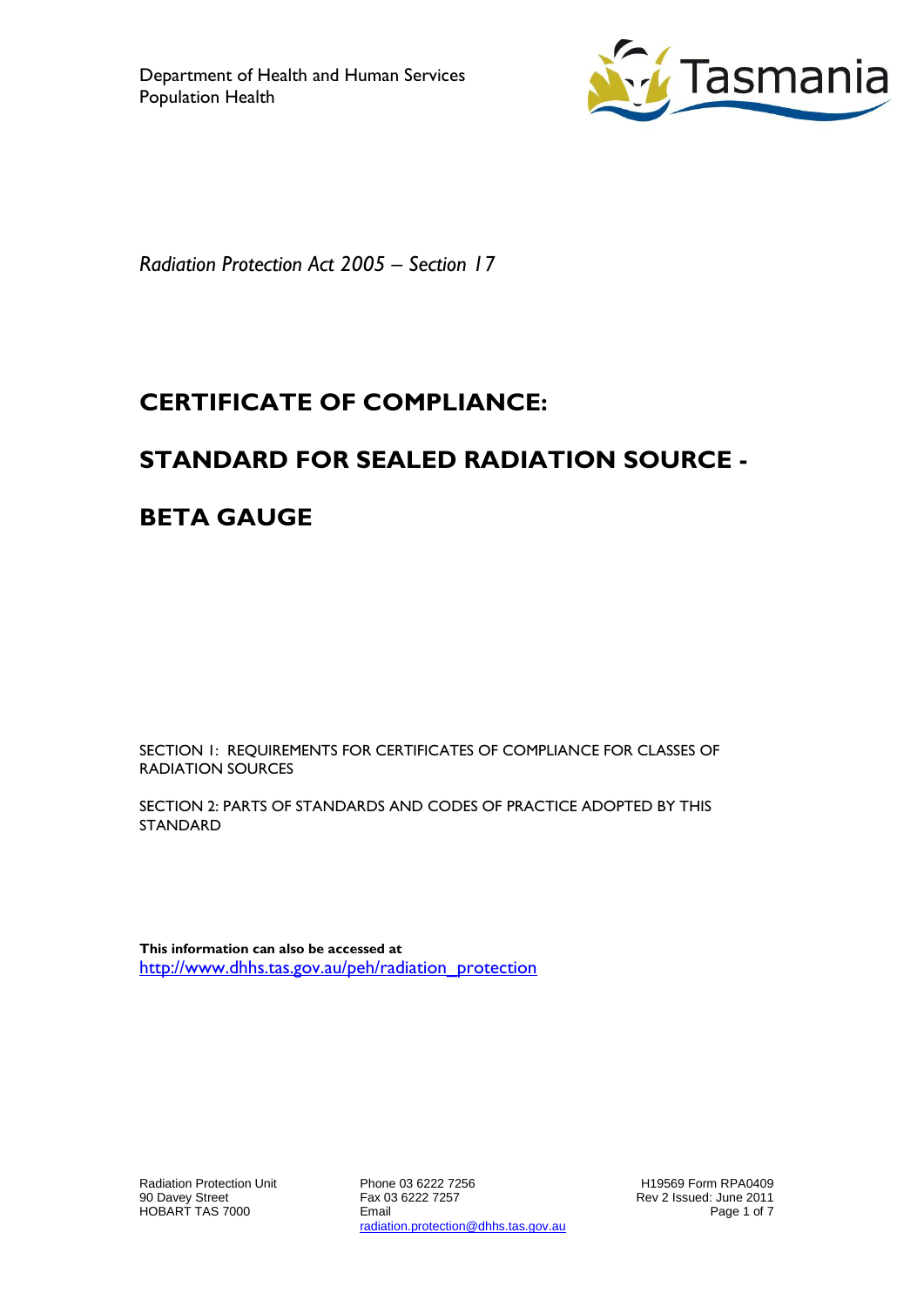#### **Section 1 –** REQUIREMENTS FOR CERTIFICATES OF COMPLIANCE FOR CLASSES OF RADIATION SOURCES

**This Standard is to be used when assessing Radiation Sources, classified by Radiation Protection Act 2005 licences as "Sealed Thickness Measurement" or "Sealed Mineral Content Measurement", for the purpose of issuing a certificate of compliance.**

**In order for a certificate of compliance to be issued the Radiation Source must be shown to fully comply with the requirements in Section 2.**

**† Where an item was demonstrated to comply at the time of manufacture or supply,** 

**ongoing compliance for that item may be stated only if it is reasonable to assume there has been no change, modification, damage or unacceptable wear and tear to that item since the time of manufacture.** 

**The requirements in Section 2 are taken from the following:**

- *RPS 13 Code of Practice for Safe Use of Fixed Radiation Gauges (2007)*.
- *ISO 1 ISO 9978: 1992 (E) International Standard* Radiation protection Sealed radioactive sources – Leakage test methods*.*
- *ISO 2 ISO 2919: 1999 (E) International Standard* Radiation protection Sealed radioactive sources – General requirements and classification

For the most part the *RAR* requirements for construction of the gauge, shutter and its associated assemblies, have been based on information provided by Honeywell and Metso Automation. More general requirements regarding sources, type, toxicity etc are based on **ARPANSA** *RPS 13 "Code of Practice for Safe Use of Fixed Radiation Gauges (2007)*".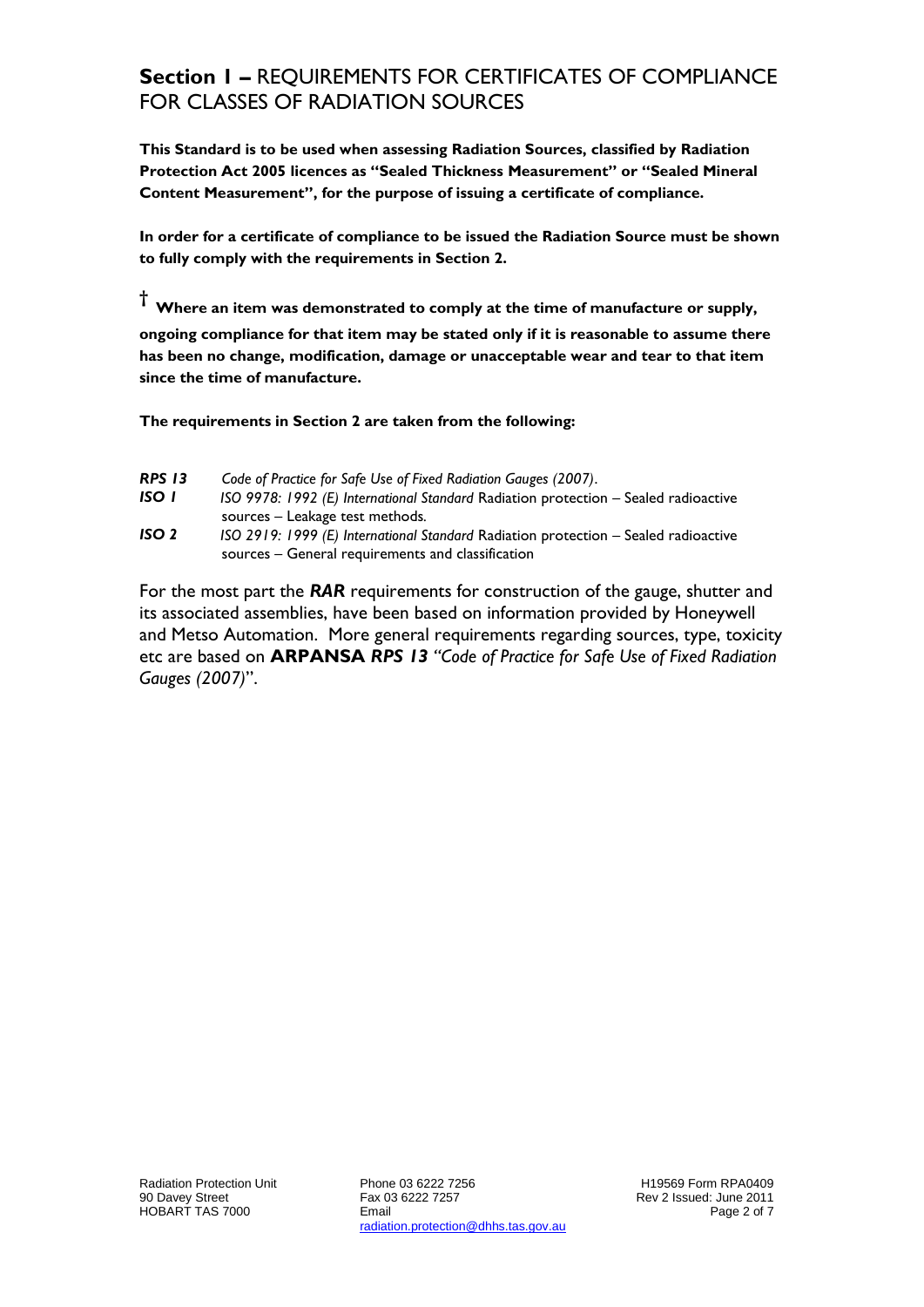### **Section 2 –** PARTS OF STANDARDS AND CODES OF PRACTICE ADOPTED BY THIS STANDARD

| <b>ITEM</b>                | <b>Requirements</b>                                                                                                                                                                                                                                                                                                                                                                                                                                                                                               |
|----------------------------|-------------------------------------------------------------------------------------------------------------------------------------------------------------------------------------------------------------------------------------------------------------------------------------------------------------------------------------------------------------------------------------------------------------------------------------------------------------------------------------------------------------------|
| <b>Radioactive Sources</b> |                                                                                                                                                                                                                                                                                                                                                                                                                                                                                                                   |
| Only appropriate sources   | Radioactive material used in gauges must be appropriate for the<br>particular application, with regard to its activity, half-life, energy and<br>type of radiations emitted.                                                                                                                                                                                                                                                                                                                                      |
|                            | Typically only <sup>85</sup> Kr, <sup>147</sup> Pm, <sup>90</sup> Sr and <sup>55</sup> Fe will be used in this type of<br>gauge<br>RPS 13 B1.1 (a)                                                                                                                                                                                                                                                                                                                                                                |
| <b>Toxicity</b>            | The radioactive source must not be a radioactive material of high<br>committed effective dose per unit of intake activity<br>(Sv Bq-1), such as those listed below, unless:<br>(i) it is necessary for the production of neutron radiation for the<br>particular gauging use; or<br>(ii) a radioactive material of low committed effective dose per unit of<br>intake activity, that produces radiation of the required type and energy<br>for the particular gauging application, is unavailable or is otherwise |
|                            | impracticable for use as the source.                                                                                                                                                                                                                                                                                                                                                                                                                                                                              |
|                            | Radioactive materials of high committed effective dose per                                                                                                                                                                                                                                                                                                                                                                                                                                                        |
|                            | unit of intake:                                                                                                                                                                                                                                                                                                                                                                                                                                                                                                   |
|                            | 210Pb, 210Po, 226Ra, 228Ra, 227Ac, 228Th, 230Th, 231Pa, 232U, 233U, 234U,                                                                                                                                                                                                                                                                                                                                                                                                                                         |
|                            | 237Np, 238Pu, 239Pu, 240Pu, 241Pu, 242Pu, 241Am, 243Am, 242Cm, 243Cm,                                                                                                                                                                                                                                                                                                                                                                                                                                             |
|                            | 244Cm, 245Cm, 246Cm, 249Cf, 250Cf, 252Cf                                                                                                                                                                                                                                                                                                                                                                                                                                                                          |
|                            | RPS 13 B1.1 (b)                                                                                                                                                                                                                                                                                                                                                                                                                                                                                                   |
| Chemical and physical form | The radioactive material must be in a chemical and physical form that,<br>throughout the projected useful life of the gauge in which it is used,<br>will minimise:                                                                                                                                                                                                                                                                                                                                                |
|                            | (i) corrosion and build up of internal pressure; and                                                                                                                                                                                                                                                                                                                                                                                                                                                              |
|                            | (ii) dispersal and solubility of the radioactive material if the source                                                                                                                                                                                                                                                                                                                                                                                                                                           |
|                            | capsule is ruptured.                                                                                                                                                                                                                                                                                                                                                                                                                                                                                              |
|                            | RPS 13 B 1.1 (c)                                                                                                                                                                                                                                                                                                                                                                                                                                                                                                  |
| Minimum activity           | The radioactive material must not have an activity that is greater than<br>necessary to ensure that the gauge operates effectively during its<br>projected useful life and the activity will depend on the:<br>(i) effective radiation path length between the source and detector;<br>and                                                                                                                                                                                                                        |
|                            | (ii) detector sensitivity and the proposed conditions of its use, where<br>an allowance may be made for a 25% loss of detection sensitivity<br>during the lifetime of the gauge; and<br>(iii) shielding effects of intra-beam material; and<br>(iv) half-life of the radioactive material used.<br>RPS 13 B 1.1 (d)                                                                                                                                                                                               |
|                            |                                                                                                                                                                                                                                                                                                                                                                                                                                                                                                                   |

Phone 03 6222 7256 Fax 03 6222 7257 Email radiation.protection@dhhs.tas.gov.au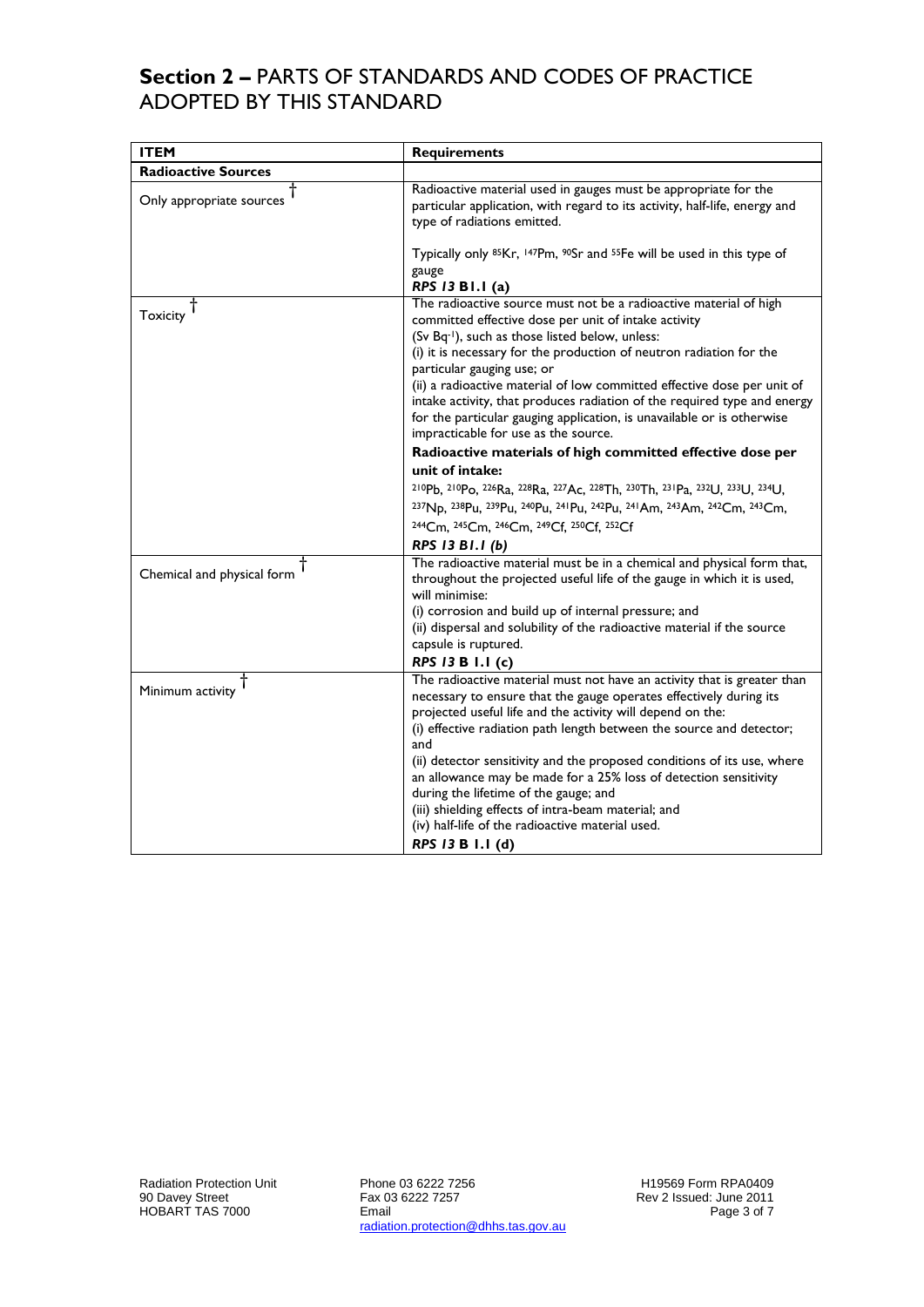| Radioactive source encapsulation         | Each radioactive source used in a gauge must be:<br>(a) a sealed source of durable design and construction; and<br>(b) readily identifiable by use of appropriate markings and<br>documentation.<br><b>RPS 13 B 2.1</b><br>The form and working life of each source used in a gauge must be<br>suitable for:<br>(a) the particular application; and<br>(b) the useful life of the gauge; and<br>(c) environmental conditions of its use.<br><b>RPS 13 B2.2</b><br>The outermost capsule of a radioactive source that is used in a gauge<br>(located inside a gauge) must satisfy the American National Standard<br>N 452.1977 (NBS Handbook 126) if the source pre dates 2000.<br><b>RAR</b><br>For radioactive sources post 2000 they must satisfy ISO (International<br>Standard) 2919-1999(E); Note: A radioactive source that complies<br>with the 'special form' design and test requirements of the IAEA<br>(International Atomic Energy Agency) would satisfy the ISO test<br>requirements.<br><b>RPS 13 B 2.3</b> |
|------------------------------------------|---------------------------------------------------------------------------------------------------------------------------------------------------------------------------------------------------------------------------------------------------------------------------------------------------------------------------------------------------------------------------------------------------------------------------------------------------------------------------------------------------------------------------------------------------------------------------------------------------------------------------------------------------------------------------------------------------------------------------------------------------------------------------------------------------------------------------------------------------------------------------------------------------------------------------------------------------------------------------------------------------------------------------|
| <b>Gauges</b>                            |                                                                                                                                                                                                                                                                                                                                                                                                                                                                                                                                                                                                                                                                                                                                                                                                                                                                                                                                                                                                                           |
| Construction requirements for a gauge    |                                                                                                                                                                                                                                                                                                                                                                                                                                                                                                                                                                                                                                                                                                                                                                                                                                                                                                                                                                                                                           |
| Shielding with depleted uranium          | Radiation source containment that incorporates depleted uranium in<br>its construction must be durably marked to:<br>(a) warn of the presence of depleted uranium; and<br>(b) indicate the quantity incorporated; and<br>(c) provide information on the relevant physical (i.e. may<br>spontaneously catch fire when finely divided) and radiological safety<br>requirements.<br><b>RPS 13 C1.1</b>                                                                                                                                                                                                                                                                                                                                                                                                                                                                                                                                                                                                                       |
| Useful beam aperture                     | The useful beam aperture in the shielded container for a radioactive<br>source must be limited to a size no larger than necessary for the<br>effective operation of the gauge.<br><b>RPS 13 C1.2</b>                                                                                                                                                                                                                                                                                                                                                                                                                                                                                                                                                                                                                                                                                                                                                                                                                      |
| Collimator requirements                  | Where a collimator insert or diaphragm is required to limit the size of<br>the useful beam, such a modification must:<br>(a) only be fitted by the manufacturer or authorised service<br>representative; and<br>(b) not interfere with the effective operation of the gauge; and<br>(c) not reduce the shielding properties or other safety features of the<br>containment.<br>RPS 13 C 1.3                                                                                                                                                                                                                                                                                                                                                                                                                                                                                                                                                                                                                               |
| Means for terminating exposure $\dagger$ | A fixed Beta gauge must be fitted with:<br>(a) a shutter; or<br>(b) a means of moving the source to a safe position; or<br>(c) a means of de-energising the radiation source.<br><b>RPS 13 C 1.4</b>                                                                                                                                                                                                                                                                                                                                                                                                                                                                                                                                                                                                                                                                                                                                                                                                                      |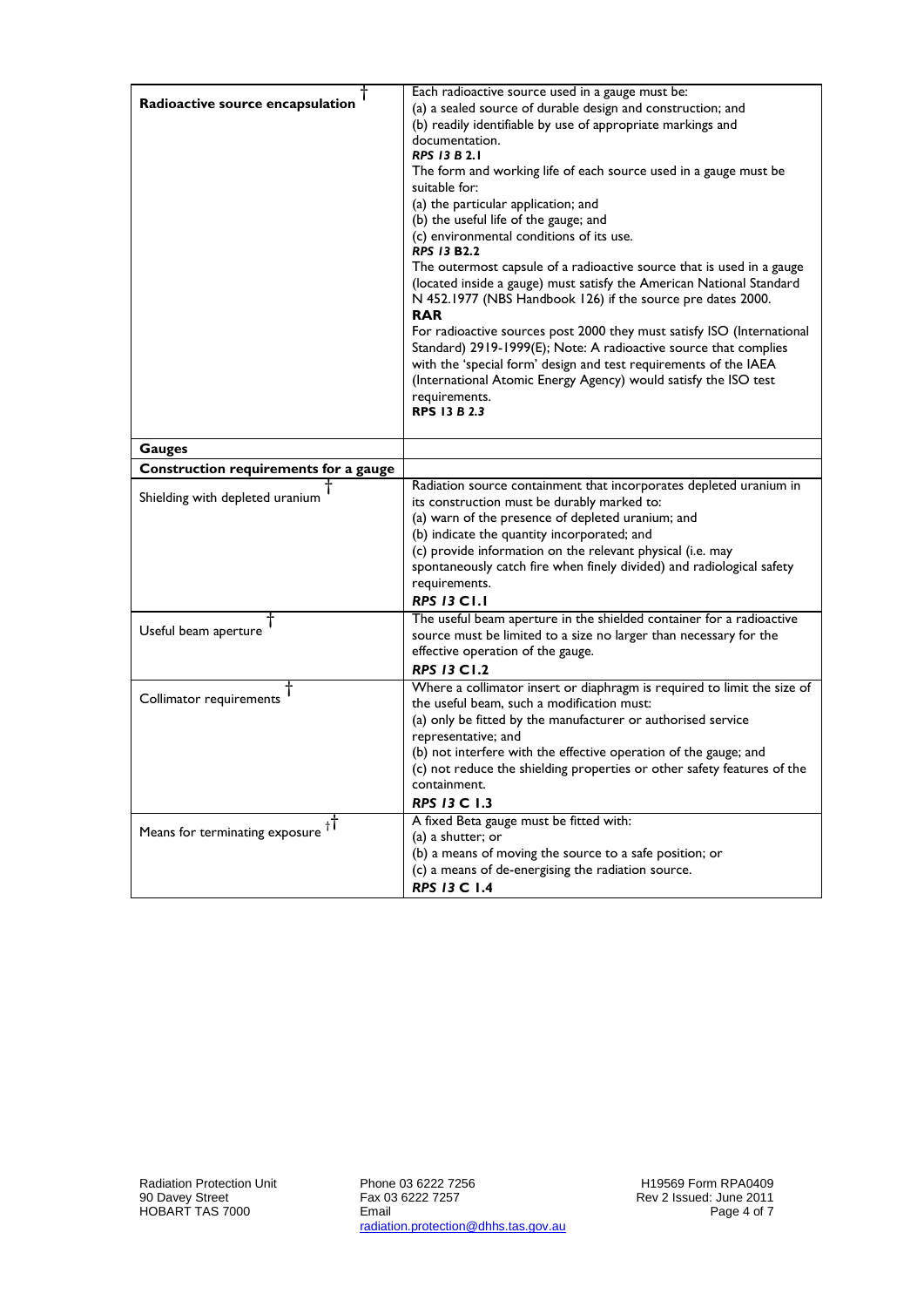| <b>Exposure rates</b>                       | When the source container is loaded with the source of greatest                                              |
|---------------------------------------------|--------------------------------------------------------------------------------------------------------------|
|                                             | activity for which it is designed, the radiation level must not exceed                                       |
|                                             | 500 micro Sv/h at any point 5 cm from the external surface and 10                                            |
|                                             | micro Sv/h at any point I metre from its surface. Determination of                                           |
|                                             | these radiation levels is to be made with the shutter or source control                                      |
|                                             | mechanism in the beam off position.                                                                          |
|                                             | <b>RPS 13 C2.3</b>                                                                                           |
| Temperature variation while gauge is in use | The gauge must be designed to withstand variations of temperature to                                         |
| t                                           | which it may be subjected in use, without deterioration either of                                            |
|                                             | containment or ease of operation of the shutter or source control                                            |
|                                             | mechanism that may be fitted; and with due consideration given to<br>brittle fracture of the materials used. |
|                                             |                                                                                                              |
|                                             | A typical environment for a beta gauge would be 20 degrees                                                   |
|                                             | Celsius to 85 degrees Celsius.                                                                               |
|                                             | <b>RAR</b>                                                                                                   |
|                                             | Evidence of testing without malfunction of the gauge or loss of                                              |
| Gauge resistant to heat                     | shielding when subjected to at least:                                                                        |
|                                             | 85 degrees Celsius for a period of one hour must be provided                                                 |
|                                             |                                                                                                              |
| Lifting attachments for the gauge           | The gauge must be designed so that when any incorporated lifting                                             |
|                                             | attachments are used in the intended manner, they do not impose                                              |
|                                             | damaging stresses on the structure of the gauge or shielded enclosure.<br>RPS 13 C 1.8 (b)                   |
|                                             | Any welded, brazed or similar joint must:                                                                    |
| Quality of welding and brazing used in      | (a) be in accordance with published standards (AS2205.1 to                                                   |
| constructing the gauge                      | AS2205.10)                                                                                                   |
|                                             | RPS 13 C 1.9                                                                                                 |
|                                             | Evidence of testing without malfunction of the gauge or loss of                                              |
| Resistance to impact                        | shielding when subjected to at least 5 drop tests from I meter must                                          |
|                                             | be provided.                                                                                                 |
|                                             | <b>RAR</b>                                                                                                   |
| Resistance to compression                   | Evidence of testing without malfunction of the gauge or loss of                                              |
|                                             | shielding when subjected to at least compression in three                                                    |
|                                             | perpendicular directions with a force of 2.5 kN must be provided<br><b>RAR</b>                               |
|                                             |                                                                                                              |

Phone 03 6222 7256 Fax 03 6222 7257 Email radiation.protection@dhhs.tas.gov.au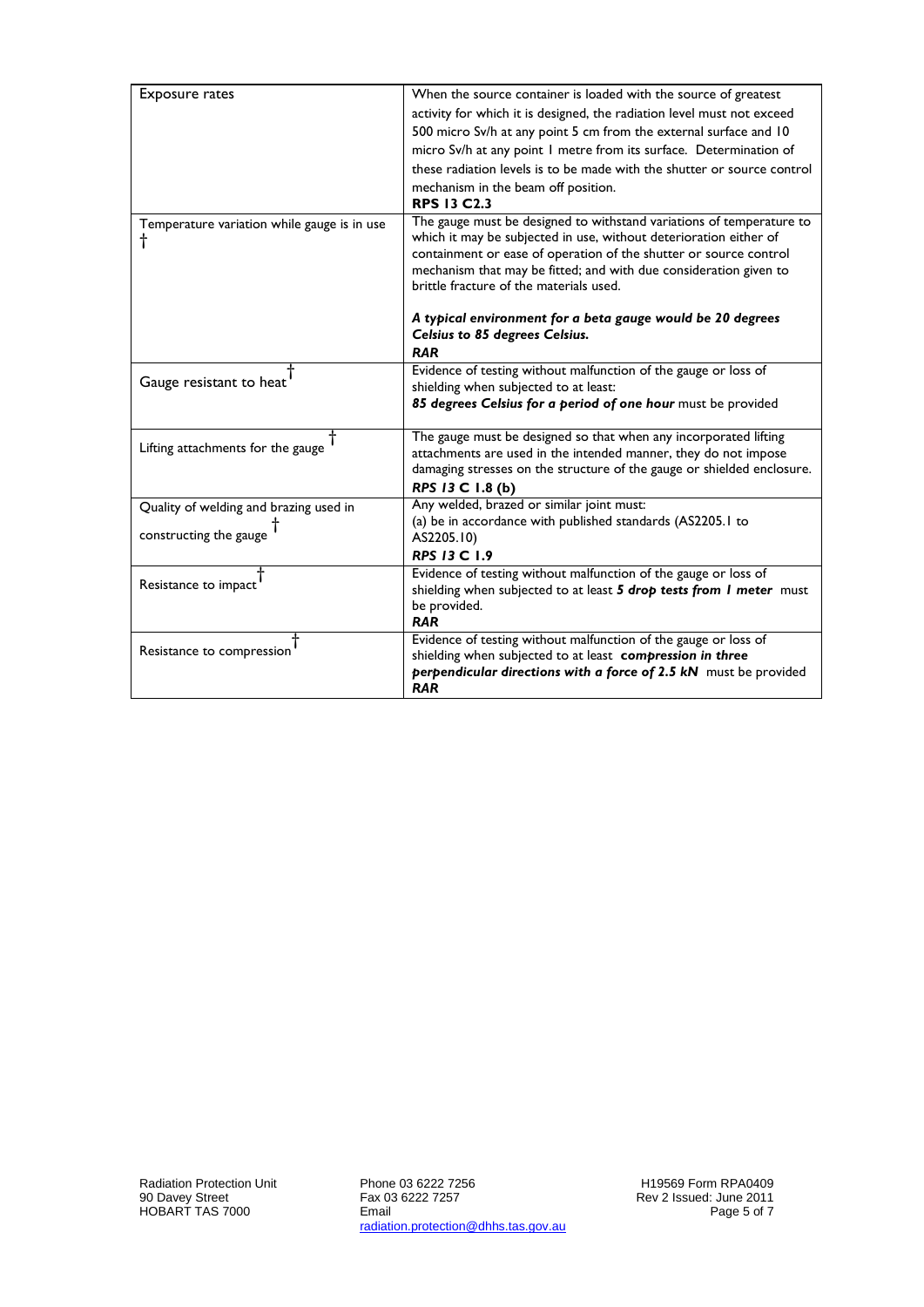| <b>Shutter</b>                                                      | The gauge must have a shutter, and/or a means of moving the source<br>to a safe position.                                                     |
|---------------------------------------------------------------------|-----------------------------------------------------------------------------------------------------------------------------------------------|
|                                                                     | <b>RAR</b>                                                                                                                                    |
| <b>Indicators</b>                                                   | The status (ON/OFF) of the shutter must be indicated by mechanical                                                                            |
|                                                                     | or electronic indicators. There must be a means of visually indicating<br>if the shutter fails to close.                                      |
|                                                                     | <b>RAR</b>                                                                                                                                    |
| Shutter to be "fail safe"                                           | In case of power failure or malfunction in software or                                                                                        |
|                                                                     | hardware controls the shutter must automatically close.<br><b>RAR</b>                                                                         |
| Mechanism to be tested for reliability.                             | The design of the shutter mechanism must be demonstrated to<br>be reliable by providing evidence of testing of the gauge,                     |
|                                                                     | without malfunction, when subjected to at least:                                                                                              |
|                                                                     | a minimum of 25,000 ON/OFF cycles                                                                                                             |
|                                                                     | <b>RAR</b>                                                                                                                                    |
| Lockable Shutter                                                    | The shutter or source control mechanism must be provided                                                                                      |
|                                                                     | with an effective lock so that it can be secured in the beam off                                                                              |
|                                                                     | position.                                                                                                                                     |
|                                                                     | <b>RAR</b>                                                                                                                                    |
| <b>Exposure rates</b>                                               | When the gauge is loaded with the source of greatest activity for                                                                             |
|                                                                     | which it is designed, the radiation level (ambient dose equivalent) must                                                                      |
|                                                                     | not exceed 50 µSv/h at any point 5 cm from the external surface and                                                                           |
|                                                                     | 3 µSv/h at any point I metre from its surface. Determination of these<br>radiation levels is to be made with the shutter or source control    |
|                                                                     | mechanism in the beam off position.                                                                                                           |
|                                                                     | <b>RAR</b>                                                                                                                                    |
| Means of ensuring that no part of any person                        | Any air gap between the source and detector head must be small                                                                                |
| can enter the while the gauge is in the 'beam<br>on' configuration. | enough to restrict such access. Typical air gaps of between 6 mm and<br>14 mm restrict access while the gauge is in use.                      |
|                                                                     | <b>RAR</b>                                                                                                                                    |
| Damage to the gauge from vibration,                                 | The gauge must be designed and constructed so that it can withstand                                                                           |
| acceleration and vibration resonance                                | the effects of all vibrations, acceleration and vibration resonance likely                                                                    |
|                                                                     | to arise during its use, without damage, or reduction in ease of<br>operation of the shutter, where fitted, or source control mechanism.      |
|                                                                     | Evidence of testing without malfunction of the gauge or loss of                                                                               |
|                                                                     | shielding when subjected to at least:                                                                                                         |
|                                                                     | Vibrations in the frequency range 10 Hz to 500 Hz at a peak<br>acceleration of 40 m/s <sup>2</sup> for 2 hours at critical resonance          |
|                                                                     | frequency in each direction must be provided.                                                                                                 |
|                                                                     | RAR                                                                                                                                           |
| Compatibility of materials used in                                  | The gauge must be constructed of materials that:                                                                                              |
| constructing the gauge                                              | (a) are physically and chemically compatible with each other and,                                                                             |
|                                                                     | where applicable, the materials of the radioactive sources that it is<br>designed to contain; and                                             |
|                                                                     | (b) can withstand the effects of prolonged irradiation without                                                                                |
|                                                                     | significant deterioration of any physical properties necessary for the                                                                        |
|                                                                     | safety of the gauge; and                                                                                                                      |
|                                                                     | (c) are resistant to corrosion or other physical or structural damage,<br>which may occur during the use, transport and storage of the gauge. |
|                                                                     | <b>RPS 13 C 1.10</b>                                                                                                                          |